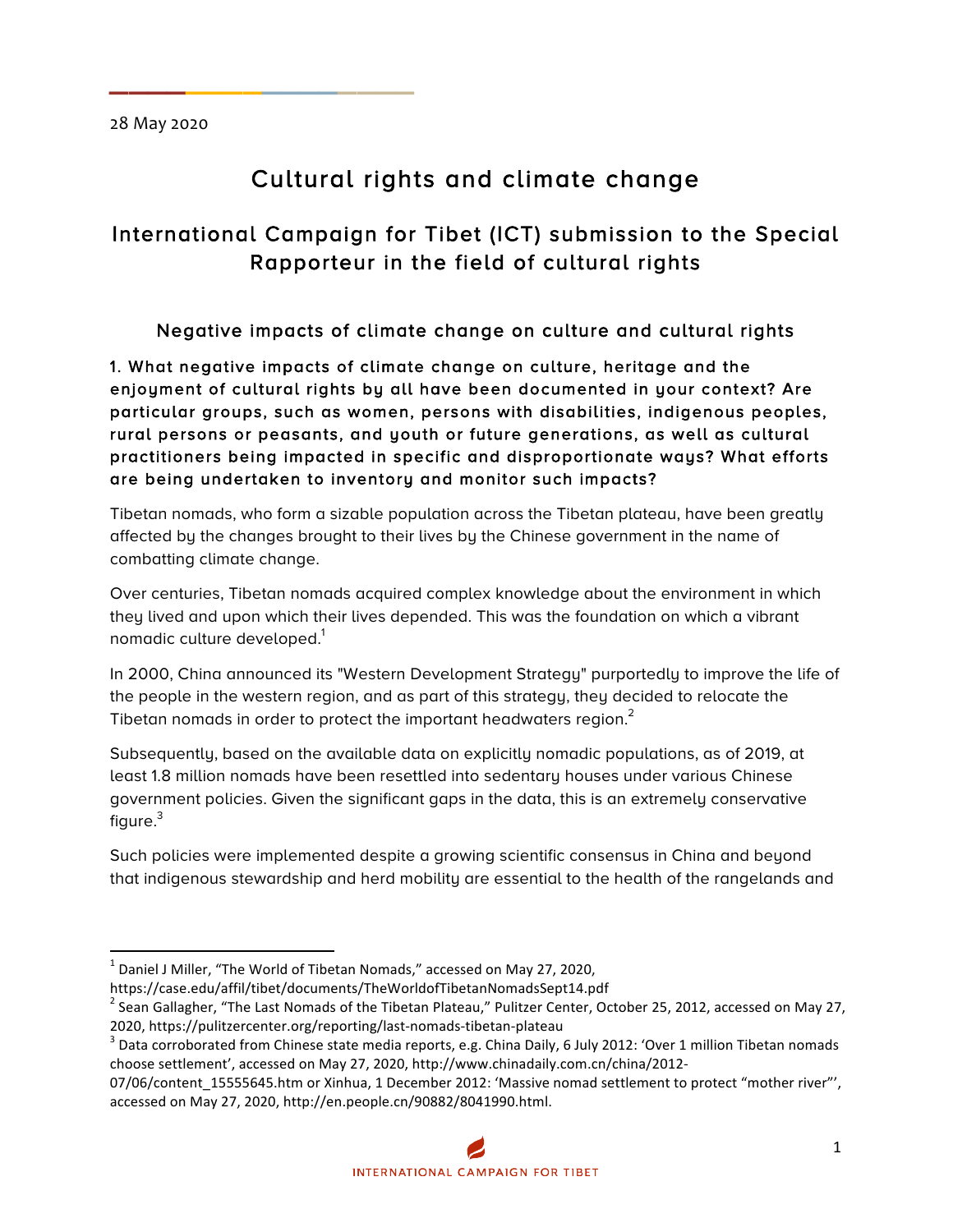help to mitigate climate change.<sup>4</sup> In describing the nomads being relocated as "ecological migrants", China seeks to convey the impression that its policies are aimed at environmental conservation, climate change adaptation and mitigation.

**\_\_\_\_\_\_\_\_\_\_\_\_\_\_\_\_**

<u> 1989 - Jan Samuel Barbara, político establecido de la provincia de la provincia de la provincia de la provinci</u>

However, analysts have said that the inability of many of the nomads to adapt to life in the townships have left them in no-man's land, culturally and socially.<sup>5</sup> One researcher came back after studying the situation of Tibetan nomads and said, "a traditional way of life that has existed for thousands of years on the highland grasslands of the Tibetan plateau is on the brink of disappearing, perhaps forever."<sup>6</sup>

#### 2. Are cultural sites or resources which are critical to participation in cultural life identified as being threatened due to climate change and if so, how? What processes are used to analyse the risk of harm or inaccessibility to these areas and resources? Are records being kept about these risks and impacts?

The Amnye Machen mountain range located in the Golog (Chinese: Guoluo) Tibetan Autonomous Prefecture in Qinghai is one of Tibet's most sacred mountains, revered by both Buddhists and Bon adherents.<sup>7</sup> The protector deity Machen Pomra is believed to reside on Amnye Machen and the pilgrimage circuit around the mountain is popular among Tibetans.

Since 2008, Tibetan yak-herders under the auspices of the Amnye Machen Nomadic Herder Environmental Protection Society<sup>8</sup>, have been ascending Amnye Machen twice a year to monitor the retreat of the glaciers. Their measurements show that two of its most prominent glacial terminuses have been retreating on average 27 meters a year. $^9$ 

The nomads, however, blamed the newly constructed highway and tunnel nearby, rather than the obvious climate change. They say the dust and pollution from the construction has been causing the glacier to melt faster.

3. Please provide examples of specific natural resources, local sites used for cultural practices or seasonal patterns that influence the ability to participate in diverse aspects of cultural life that may be subject to volatility due to climate change. Consider also diffuse geographical features or resources that may be at risk and are definitive or influential in the practice and development of culture on either a collective or individual basis.

<sup>&</sup>lt;sup>4</sup> "Mass migration program highlights contested nomads' resettlement policies in Tibet," International Campaign for Tibet, June 21, 2018, accessed on May 27, 2020, https://savetibet.org/mass-migration-program-highlightscontested-nomads-resettlement-policies-in-tibet/.<br><sup>5</sup> "As China forges ecological future, Tibetans relinquish nomadic past," Reuters, September 26, 2019, accessed on

May 27, 2020, https://www.reuters.com/article/us-china-environment-resettlement-tibeta/as-china-forges-

ecological-future-tibetans-relinquish-nomadic-past-idUSKBN1WB0C5.<br><sup>6</sup> Sean Gallagher, "The Last Nomads of the Tibetan Plateau," Pulitzer Center, October 25, 2012, accessed on May 27,

<sup>2020,</sup> https://pulitzercenter.org/reporting/last-nomads-tibetan-plateau.<br><sup>7</sup> "Amnye Machen," Treasury of Lives, accessed on May 27, 2020, https://treasuryoflives.org/institution/Amnye-Machen.<br><sup>8</sup> Kyle Obermann, "Conservation China: Nomads and the Yellow River King," May 1, 2020, accessed on May 27,

<sup>2020,</sup> https://supchina.com/2020/05/01/conservation-china-nomads-and-the-yellow-river-king/.<br><sup>9</sup> Ibid.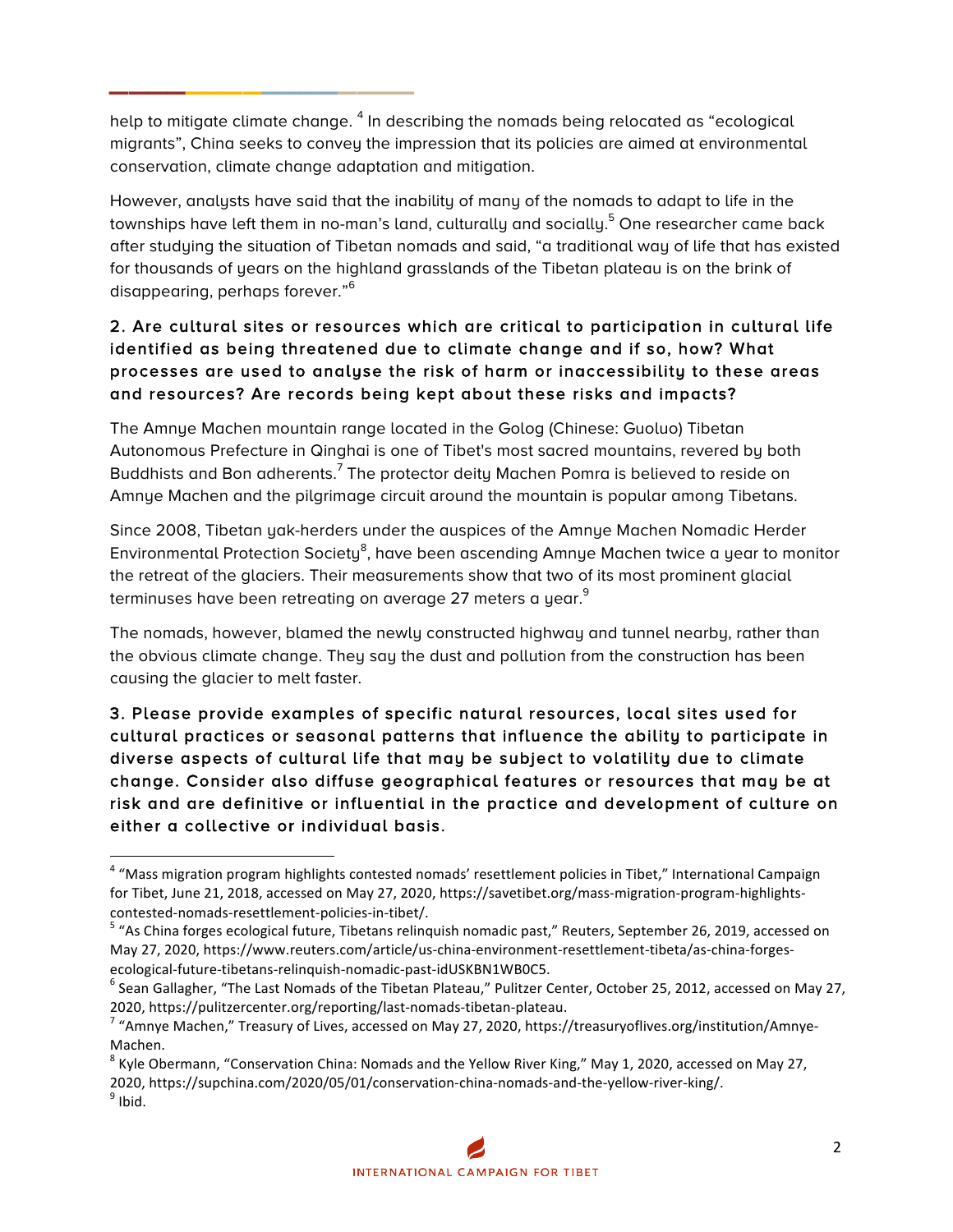A study has found a decline in snow and ice on Mount Everest and the national park surrounding it.<sup>10</sup> Although researchers have not yet established a firm connection between this decline and climate change, they suspect that the decline of snow and ice is from human-generated greenhouse gases altering global climate.

**\_\_\_\_\_\_\_\_\_\_\_\_\_\_\_\_**

The Himalayan glaciers provide water for roughly 1.5 billion people, and are essential to the cultural survival of these downstream communities. A very stark example of changing glacier situation is that of the Rongbuk glaciers.

Mountaineer, photographer, and filmmaker David Breashears, started his Glacier Research Imaging Project and among its activities is to retrace the steps of some of the world's greatest mountain photographers as they took pictures over the past 110 years across the Himalaya and the Tibetan Plateau. Among these was the Rongbuk glacier below Mount Everest in Tibet, which he visited in 2007 and saw the change from the photo that another mountaineer had taken 86 years before. Beashears wrote<sup>11</sup>, "The loss of these frozen reservoirs of water will have a huge impact, as the glaciers provide seasonal flows to nearly every major river system in Asia. From the Indus, Ganges, and Brahmaputra in South Asia, to the Yellow and Yangtze Rivers in China, hundreds of millions of people are partially dependent on this vast arc of high-altitude glaciers for water. As the glaciers recede and release stored water, flows will temporarily increase. But once these ice reservoirs are spent, the water supply for a sprawling, overpopulated continent will be threatened, and the impacts on water resources and food security could be dire."

### Positive potential of culture and cultural rights to enhance responses to climate change

4. What are ways in which culture and cultural resources, such as traditional knowledge, are being used to mitigate and/or adapt in the face of climate change? Where available, please share examples of best practices for applying traditional knowledge and cultural practices, such as those of indigenous peoples, peasants and fisher people, including traditional fire management and agricultural techniques that should be considered in developing mitigation and adaptation responses. What is being done to inventory and preserve such cultural resources that could be useful to addressing climate change?

Traditionally, Tibetan nomads have used their acute sense of understanding of the environment to adapt and survive under ecologically balanced conditions. For example, researcher Dan Miller says<sup>12</sup>, "Nomads possess a great body of knowledge about the environment in which they live and the animals they raise for a living. Local climatic patterns and key grazing areas are

<u> 1989 - Jan Samuel Barbara, político establecido de la provincia de la provincia de la provincia de la provinci</u>

 $^{10}$  "Extensive glacial retreat observed in Mount Everest region," May 15, 2013, accessed on May 27, 2020, https://watchers.news/2013/05/15/scientists-find-extensive-glacial-retreat-in-mount-everest-region/.<br><sup>11</sup> David Breashears, "Tracking the Himalaya's Melting Glaciers," Yale Environment, July 15, 2010, accessed on May

<sup>27, 2020,</sup> https://e360.yale.edu/features/tracking-the-himalaya-rsquo-s-melting-glaciers.<br><sup>12</sup> Daniel J Miller, "The World of Tibetan Nomads," accessed on May 27, 2020,

https://case.edu/affil/tibet/documents/TheWorldofTibetanNomadsSept14.pdf.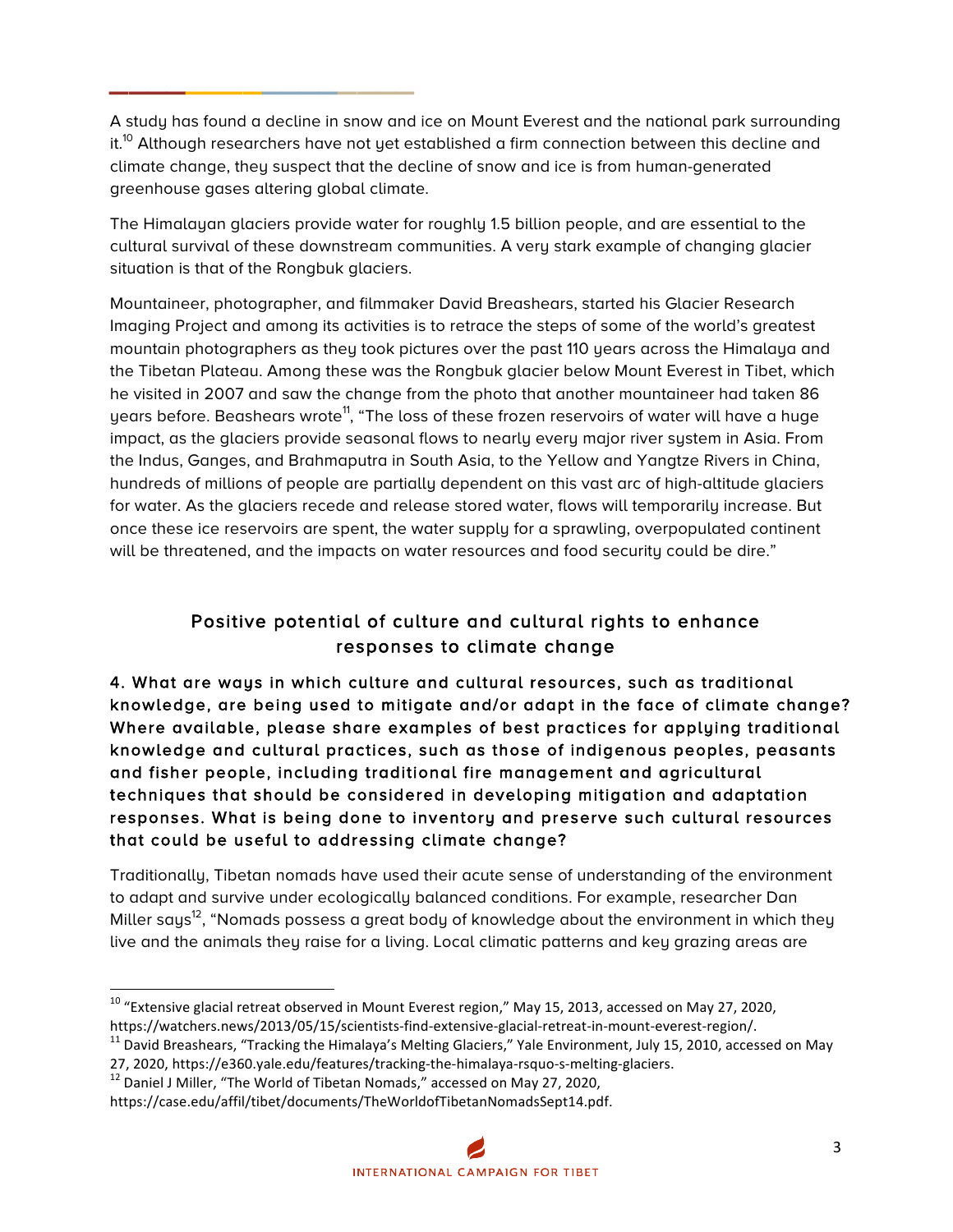recognized, allowing herders to select favorable camp sites and winter ranges that provide protection from storms."

**\_\_\_\_\_\_\_\_\_\_\_\_\_\_\_\_**

<u> 1989 - Jan Samuel Barbara, político establecido de la provincia de la provincia de la provincia de la provinci</u>

5. What are the diverse legal frameworks, trends and practices at the national and international levels that promote intervention from across the cultural ecosystem, including by cultural rights defenders and cultural practitioners, as well as women, persons with disabilities, indigenous peoples, rural people and peasants, and youth, in addressing disparate impacts and influencing decisions around climate change mitigation and adaptation? What are the challenges to such inclusivity and how are they being addressed?

6. What opportunities are available for people to publicly engage in cultural life in ways that demonstrate contemporary cultural shifts in response to climate change? Are there currently visible signs of cultural change underway? What factors might impede such practice of cultural life?

7. In what capacities do experts from across the field of culture and climate interact and exchange knowledge at the national or international levels? For example, are experts from various cultural fields involved in relevant climate change policy? Are climate change experts engaging with the cultural sectors, and if so how?

#### Measures taken and recommendations

#### 8. Are affected persons and groups being consulted and enabled to participate in discussions related to climate policy and climate action?

While, the Chinese government assert the relocation respects "the will of the Tibetan farmers and herders," Tibetans coming from both farming and herding communities interviewed by Human Rights Watch<sup>13</sup> between 2005 and 2012 say that large numbers of people relocated or rehoused did not do so voluntarily and that they were never consulted or offered alternatives.

#### 9. Are cultural rights defenders who are working on climate-related harms to culture and cultural rights facing specific challenges in their work, and are they at particular risk of threats, harassment and human rights violations? If so, how should these human rights defenders be better protected and supported?

Karma Samdrup, a Tibetan philanthropist and founder of the Snowlands Three Rivers Environmental Protection Group, was prevented from continuing his environmental protection work after he was sentenced to 15 years imprisonment on June 24, 2010, on charges related to

<sup>&</sup>lt;sup>13</sup> "They Say We Should Be Grateful" Mass Rehousing and Relocation Programs in Tibetan Areas of China, Human Rights Watch, June 27, 2013, accessed on May 27, 2020, https://www.hrw.org/report/2013/06/27/they-say-weshould-be-grateful/mass-rehousing-and-relocation-programs-tibetan.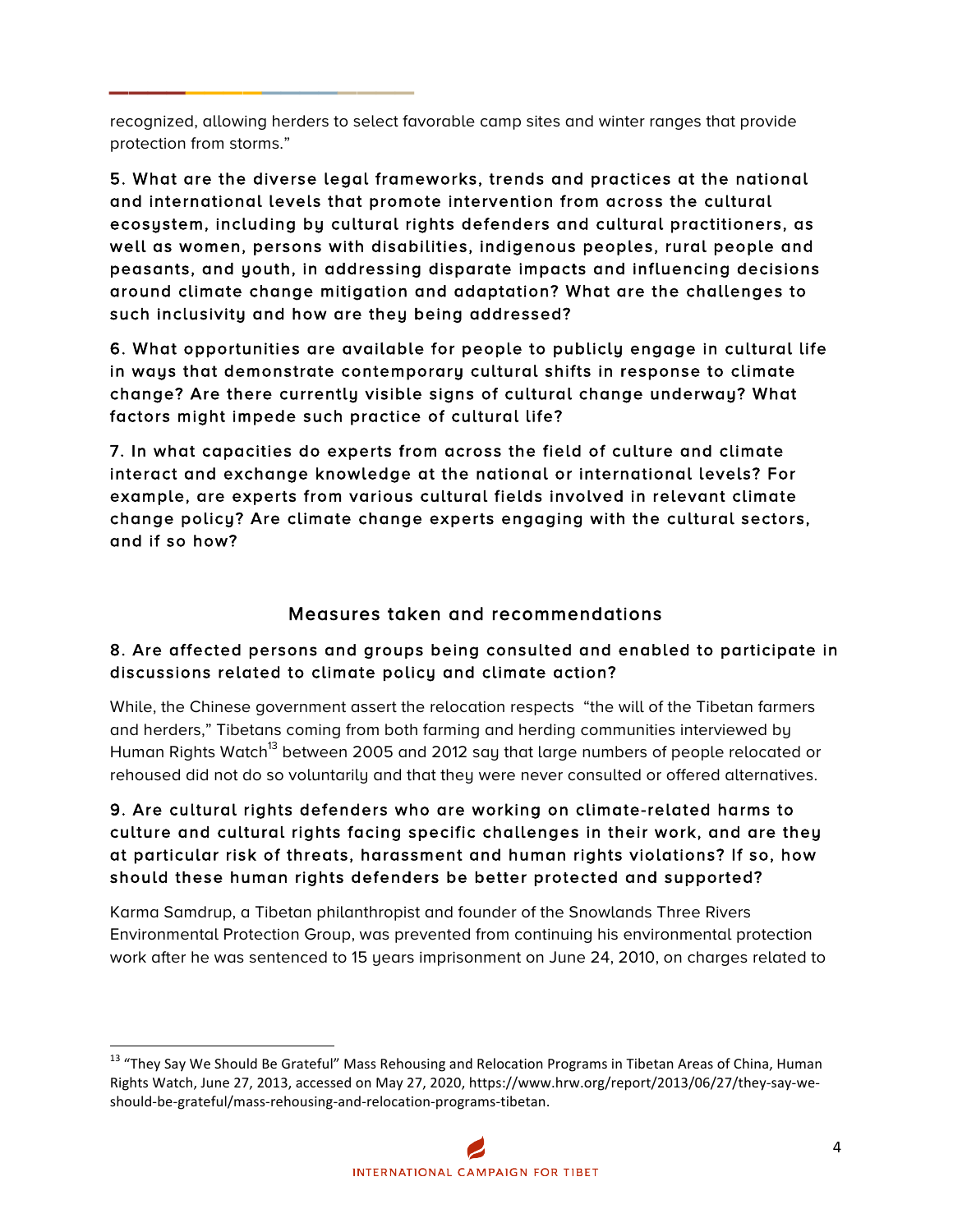an incident of grave robbing in 1998, and for which he had been cleared of all suspicion of wrong-doing at the time. $^{14}$ 

**\_\_\_\_\_\_\_\_\_\_\_\_\_\_\_\_**

10. Has your country adopted specific regulations or measure to address the negative impacts of climate change on culture and cultural rights? If so, please specify the content of such regulation and measures. Is a human rights approach taken to these questions?

11. Are the impacts of climate policy and climate action on culture, cultural rights and human rights more broadly being assessed? What should be undertaken in future in this regard?

12. What opportunities or mechanisms, if any, for remedies and redress are being made available to respond effectively to the harm to culture and cultural rights caused by the climate crisis?

13. What national, regional and international initiatives are being undertaken to address the intersections of climate change, culture and cultural rights? How effective have such initiatives been, what primary challenges have they faced, and what additional efforts should be suggested in this regard?

#### 14. What recommendations should be made to States and other stakeholders concerning these topics?

The nomadic community on the Tibetan plateau needs to be protected as they show a way of living in harmony with nature. For centuries, nomads adapted and accommodated to their environment, learning to live with what it offered instead of negatively impacting the environment.

The Chinese policy makers should realize that economic development should not be at the cost of extinction of a community's traditional lifestyle.

The Chinese authorities also should include the nomadic community in the decision-making about their future. There is the need for stakeholders and conservationists to monitor the planned national parks, and "the exclusion of local Tibetan customary guardians from their lands."<sup>15</sup>

The International Campaign for Tibet recommends to the Chinese government to

<u> 1989 - Jan Samuel Barbara, político establecido de la provincia de la provincia de la provincia de la provinci</u>

- Halt current nomadic resettlement programs, pending a comprehensive review of the policy outcomes and effectiveness.
- Revise the resettlement policy, and in line with the United Nations Sustainable Development Goals, under active participation and contribution from nomads, and

<sup>&</sup>lt;sup>14</sup> 'A sharp knife above his head': the trials and sentencing of three environmentalist brothers in Tibet, International Campaign for Tibet, August 4, 2010, accessed on May 27, 2020, https://savetibet.org/a-sharp-knife-above-his-

head-the-trials-and-sentencing-of-three-environmentalist-brothers-in-tibet/.<br><sup>15</sup> Gabriel Lafitte, "Tibet: Nomads caught between climate change and government 'conservation'", Minority Rights Group, accessed on May 27, 2020, https://minorityrights.org/tibet-nomads/.